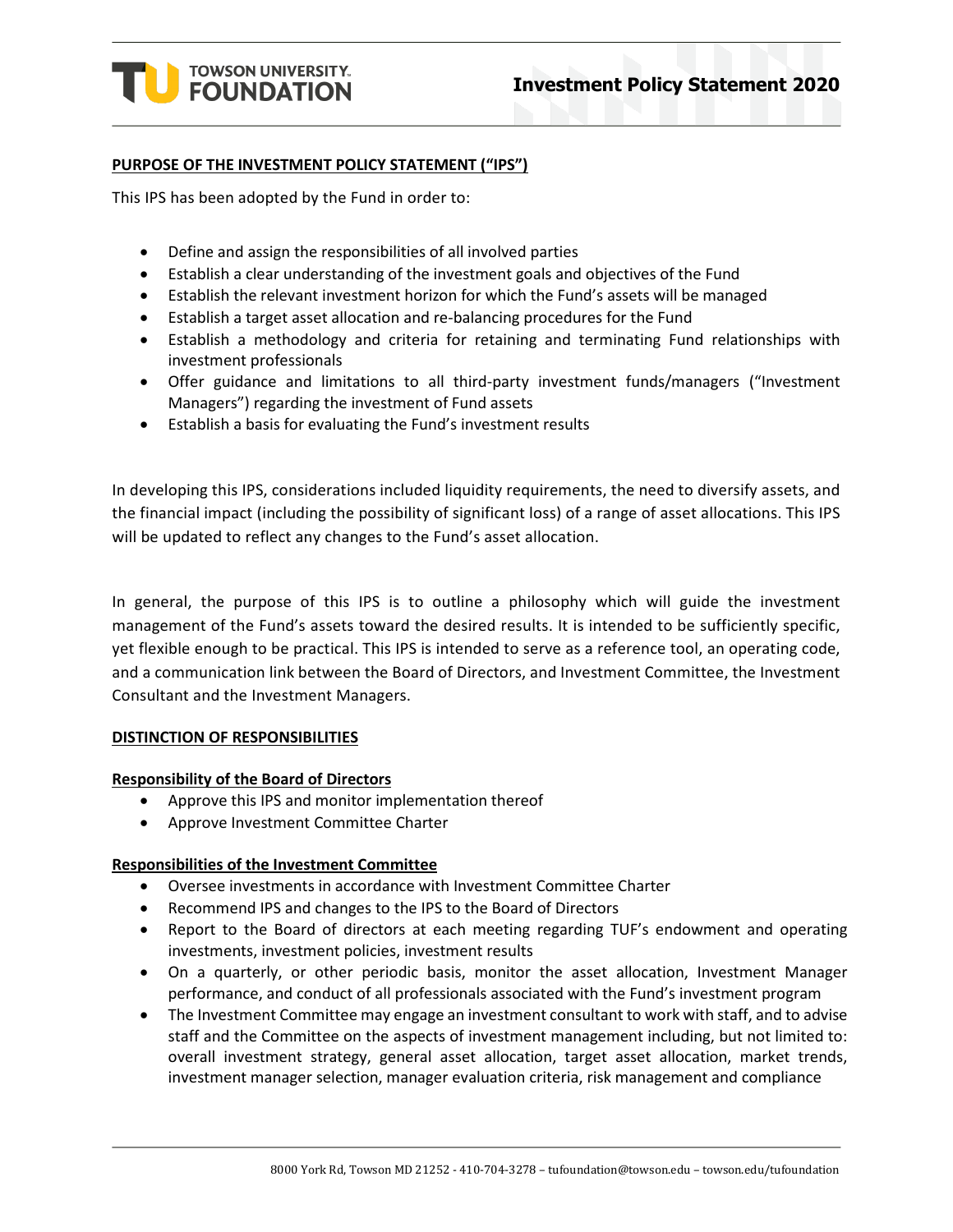- Use available information and resources, including advice from the Investment Consultant, to select and retain Investment Managers and other professionals as needed to assist in the administration and implementation of the IPS
- Periodically analyze costs incurred with investment providers to ensure that they are appropriate and reasonable

### **Responsibilities of the Investment Consultant**

The Investment Committee may retain an Investment Consultant to assist in fulfilling its investment goals and objectives in accordance with this IPS. The Investment Consultant shall have the following responsibilities:

- Comply with applicable laws, regulations and rulings
- Provide advice to the Investment Committee to determine the most effective investment program and the allocation of assets among the various investment choices
- Advise on Manager selection/termination and associated evaluation and monitoring
- Measure the Fund's investment performance results, risk levels, evaluate the investment program, and advise the Committee as to the performance and continuing appropriateness of each Investment Manager
- Review this IPS on a regular basis and recommend modifications as appropriate
- Promptly inform the Committee regarding significant matters pertaining to the investment of the Fund's assets
- Adhere to the applicable investment consulting agreement between the Fund and Investment Consultant

### **Responsibilities of the Investment Manager(s)**

The Fund assets will be invested by Investment Managers; such Investment Managers have the following responsibilities:

- Comply with all applicable laws, regulations and rulings
- Be currently registered and maintain registration as an investment advisor under the Investment Advisors Act of 1940 (the "Act"), a bank (as defined in the Act), or an insurance company qualified to perform investment management services under the laws of more than one state unless otherwise approved on an exception basis
- Manage the portion of the Fund's assets under their control in accordance with this IPS and any applicable management agreement or prospectus
- Exercise full investment discretion within the policies and standards as established as to buy, hold, and sell decisions for the Fund's assets under management
- On at least a quarterly basis, reconcile the account's positions with the Fund's designated custodian
- Provide reports and data sheets to the Investment Consultant, if applicable, on at least a quarterly basis detailing the Fund's investment performance and positioning for the most recent period

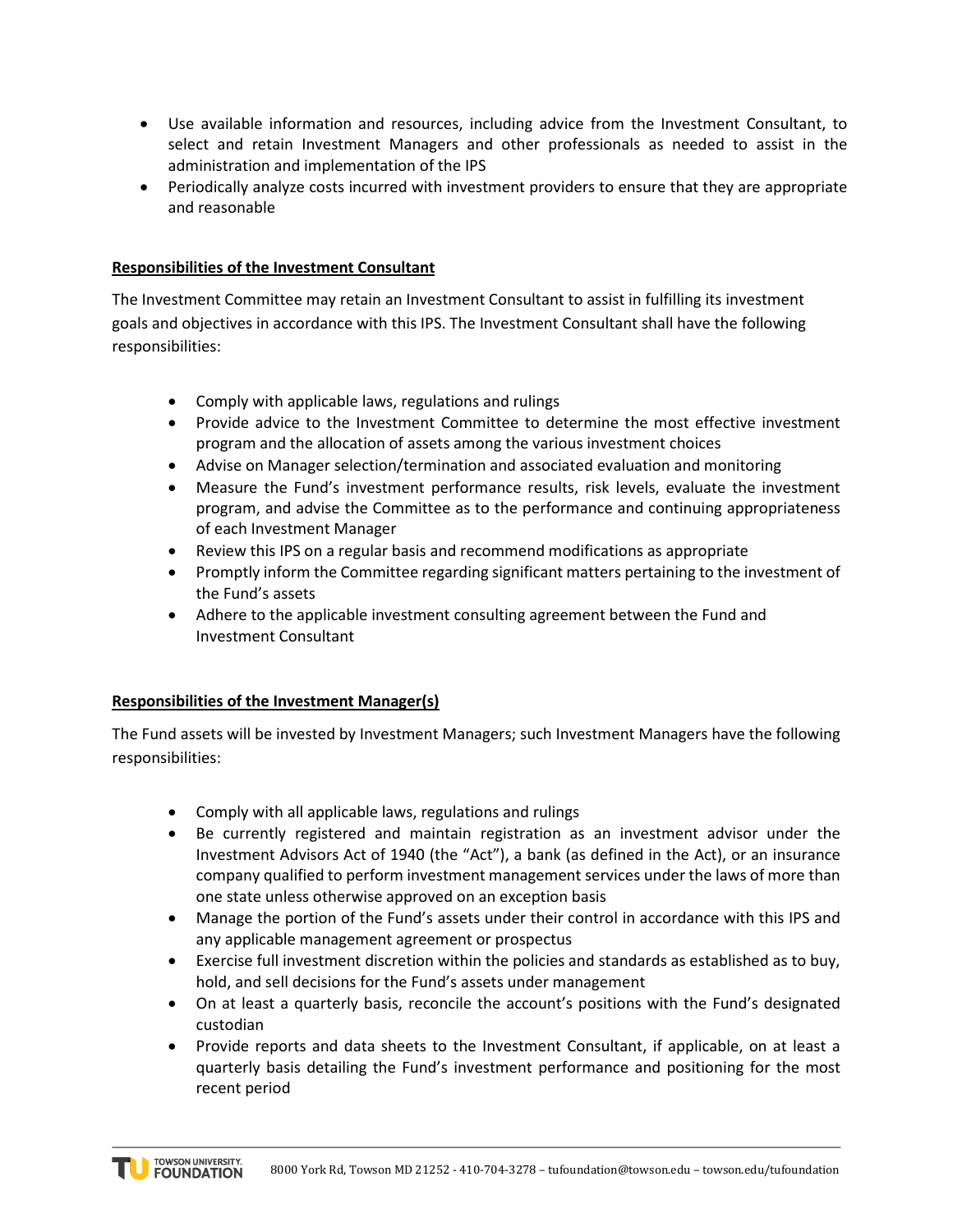- Promptly inform the Investment Consultant regarding significant matters pertaining to the investment of the Fund's assets, including, but not limited to changes in ownership, organizational structure, investment strategy, portfolio design, or configuration of the investment team
- Exercise the proxy voting rights related to securities held in its portfolio in a manner consistent with the economic best interests of the Fund

# **Responsibilities of Custodian**

The Fund has retained a third-party custodian to custody the Fund's assets; such custodian will have the following responsibilities:

- Hold, safeguard, and accurately price the Fund's assets
- Collect the interest, dividends, distributions, redemptions, or any other amounts due to the Fund; sweep on a daily basis to an investment grade short-term money market fund
- Report all financial transactions to the Investment Consultant and any other Fund designee(s)
- Prepare periodic summaries of transactions, asset valuations, and other related information as deemed appropriate
- Perform any and all duties as detailed in the respective custodial agreement

# Endowment Investment Policy and Guidelines

The goal of the investment program for the Endowment is to provide a real total return from assets invested that will over time, at least preserve the purchasing power of endowed capital, while generating an income stream to support the activities of the funds. Achievement of the real total return will be sought within acceptable levels of risk and volatility.

# *Endowment Return Objective*

For the long term, the primary investment objective for the Endowment Fund is to earn a total return, net of investment and custodial fees, within prudent levels of risk, which is sufficient to maintain in real terms the purchasing power of the Endowment and to meet spending needs.

Performance goals of each Investment Managers are outlined below:

- Meet or exceed performance of the comparative benchmark, outlined in *Addendum A*, net of investment management fees, over a Market Cycle
- Rank at the median or above, net of investment management fees, the comparative peer universe over a Market Cycle
- Maintain volatility, as measured by quarterly standard deviation over a Market Cycle, no greater than 120% of the comparative benchmark

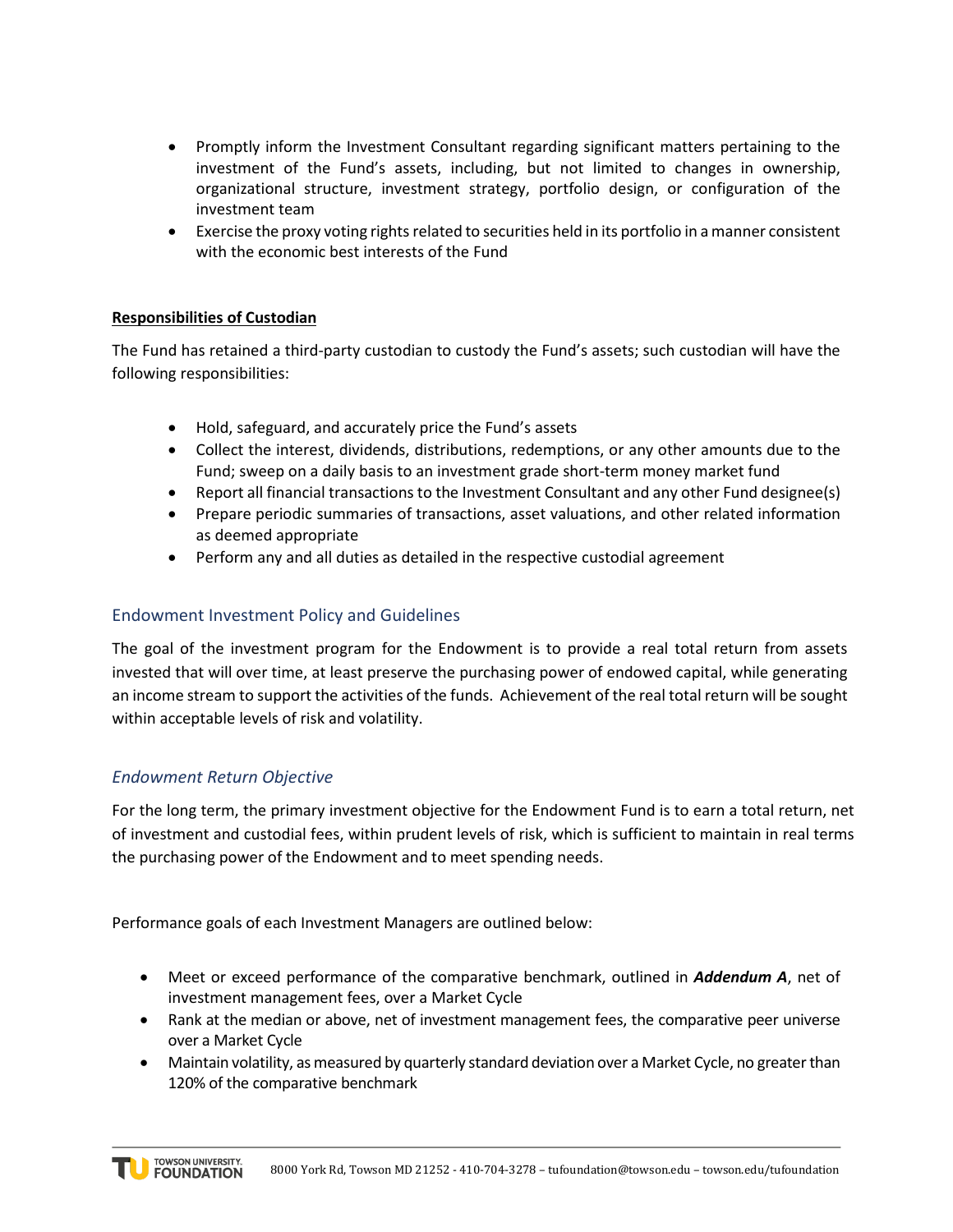#### **Risk Tolerance:**

The Fund's risk tolerance is outlined below:

- Accept prudent levels of short and long-term volatility consistent with the near-term cash flow needs, and long-term liability structure of the Fund
- Tolerate appropriate levels of downside risk relative to the Fund's target rate of return. In doing so, the Investment Consultant will attempt to minimize the probability of underperforming the Fund's target rate of return over the long-term and to minimize the shortfall in the event such underperformance occurs
- Assess and accept certain variances in the asset allocation structure of the Fund relative to the broader financial markets and peer groups
- Tolerate certain levels of short-term underperformance by the Fund's Investment Managers

## *Endowment Asset Allocation*

To achieve its investment objective, the Endowment Fund shall be allocated among different asset classes. These asset classes may consist of domestic and international equity, domestic and foreign fixed income, and other asset classes. The purpose of allocating assets to these asset classes is to ensure the proper level of diversification within the Endowment Fund.

**Target Allowable Range Equities:**

The long-term strategic asset allocation adopted by the Board is outlined below:

| <u>Equities:</u>                |              |            |
|---------------------------------|--------------|------------|
| U.S. Equities                   | 48%          | $35 - 65%$ |
| Non-U.S. Equities               | <u>17%</u>   | $10 - 20%$ |
| <b>Sub-Total - Equities</b>     | <u>65%</u>   | $45 - 85%$ |
| <b>Alternative Investments</b>  | <u>10%</u>   | $0 - 25%$  |
| <b>Fixed Income:</b>            |              |            |
| Domestic                        | 25%          | $10 - 30%$ |
| International                   | 0%           | $0 - 10%$  |
| <b>Sub-Total - Fixed Income</b> | 25%          | $10 - 40%$ |
|                                 |              |            |
| <b>Cash &amp; Equivalents</b>   | <u>0%</u>    | $0 - 15%$  |
|                                 |              |            |
| <b>Totals</b>                   | <u> 100%</u> |            |

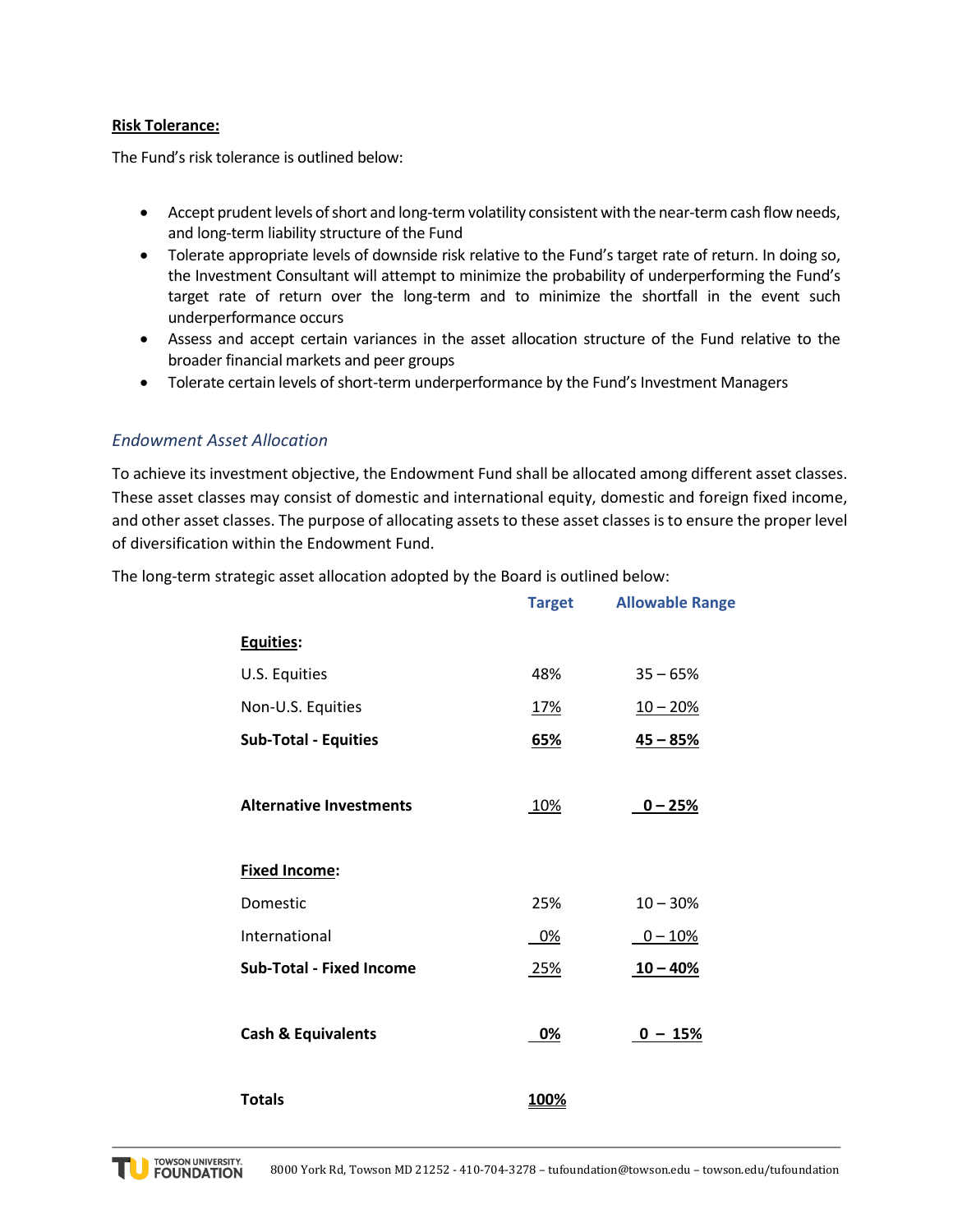# *Endowment Asset Allocation Review and Balancing Procedure*

- The Investment Committee will review the strategic asset allocation, at least annually
- As there are cash flows into and out of the investment portfolio, i.e., new gifts and spending, the Investment Committee shall review the allocations periodically in order to ensure conformity with the strategic allocations for the Endowment
- The portfolio will be rebalanced on a regular basis, not less than annually, to bring the asset allocation of the Endowment in-line with the approved target ranges

## **Investment Manager Selection Criteria**

If the Investment Committee, with the assistance of the Investment Consultant, determines that an Investment Manager should be selected or replaced, the below criteria will be used, at a minimum, to evaluate potential alternatives:

- Overall firm strength and investment professional tenure
- Well-articulated and consistent application of investment philosophy and process
- Portfolio characteristics and sector weightings relative to style benchmark
- Consistent long-term performance relative to style benchmark and industry style universe
- Portfolio's long-term risk/reward profile compared to style benchmark and industry style universe
- Investment management fees compared to industry average

### **Investment Manager Evaluation Terminology**

The following terminology has been developed to facilitate communication among the Investment Manager(s), Investment Consultant and the Investment Committee. Each term signifies a status with the Fund and any conditions that may require improvement.

"In-Compliance" – The Investment Manager is acting in accordance with the IPS.

"Alert" – The Investment Manager has been notified of a problem in performance (usually related to a benchmark or volatility measure), a change in investment characteristics, an alteration in management style or key investment professionals, and/or any other irregularities.

"On Notice" – The Investment Manager has been notified of continued concern with one or more "Alert" issues. Failure to improve upon stated issues within a specific time frame justifies termination.

"Termination" – The Investment Committee has decided to terminate the Investment Manager. The Investment Manager has been notified and transition plans are in place.

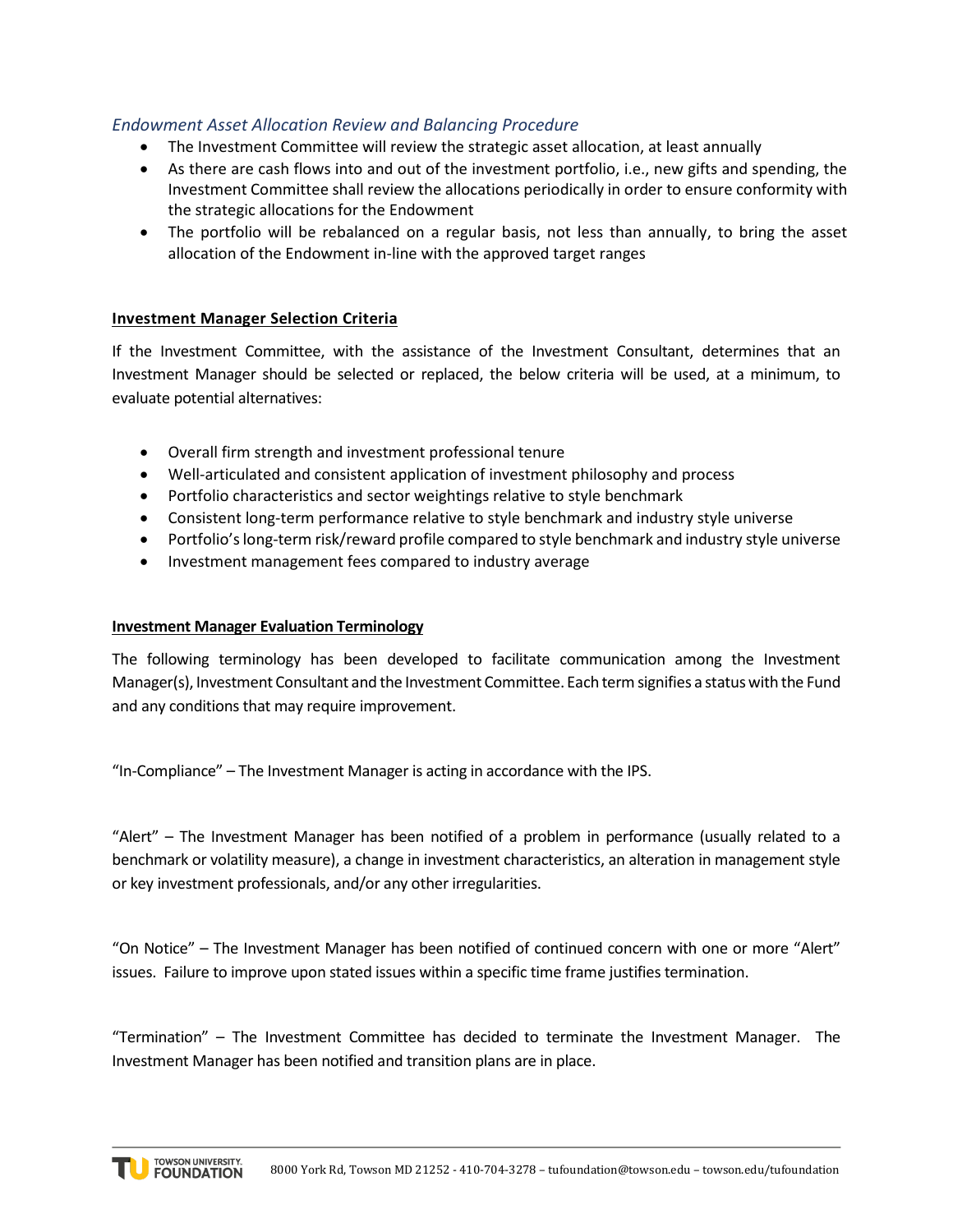### **Investment Program Evaluation**

The Endowment's investment program will be evaluated by the Investment Consultant on a quarterly basis. The Investment Consultant will meet with the Investment Committee on a regular basis to review any changes to this IPS and analyze the investment performance and structure of the Fund.

The Investment Consultant will promptly review any sizable shortfall in either total Fund or Investment Manager performance relative to the objectives outlined in this IPS. Moreover, the Investment Consultant will inform the Investment Committee of any compelling reason to change any portion of this IPS due to investment market outlook or changes to the Endowment's investment program or structure.

### *Alternative Investments*

The Investment Committee may decide at any time to invest in Alternative Investments that include but are not limited to hedge funds, real estate, private equity, private credit, and infrastructure.

#### **MODIFICATION OF ADDENDUM A**

Changes to the Investment Managers contained within *Addendum A* do not require the IPS to be re-approved by the Fund.

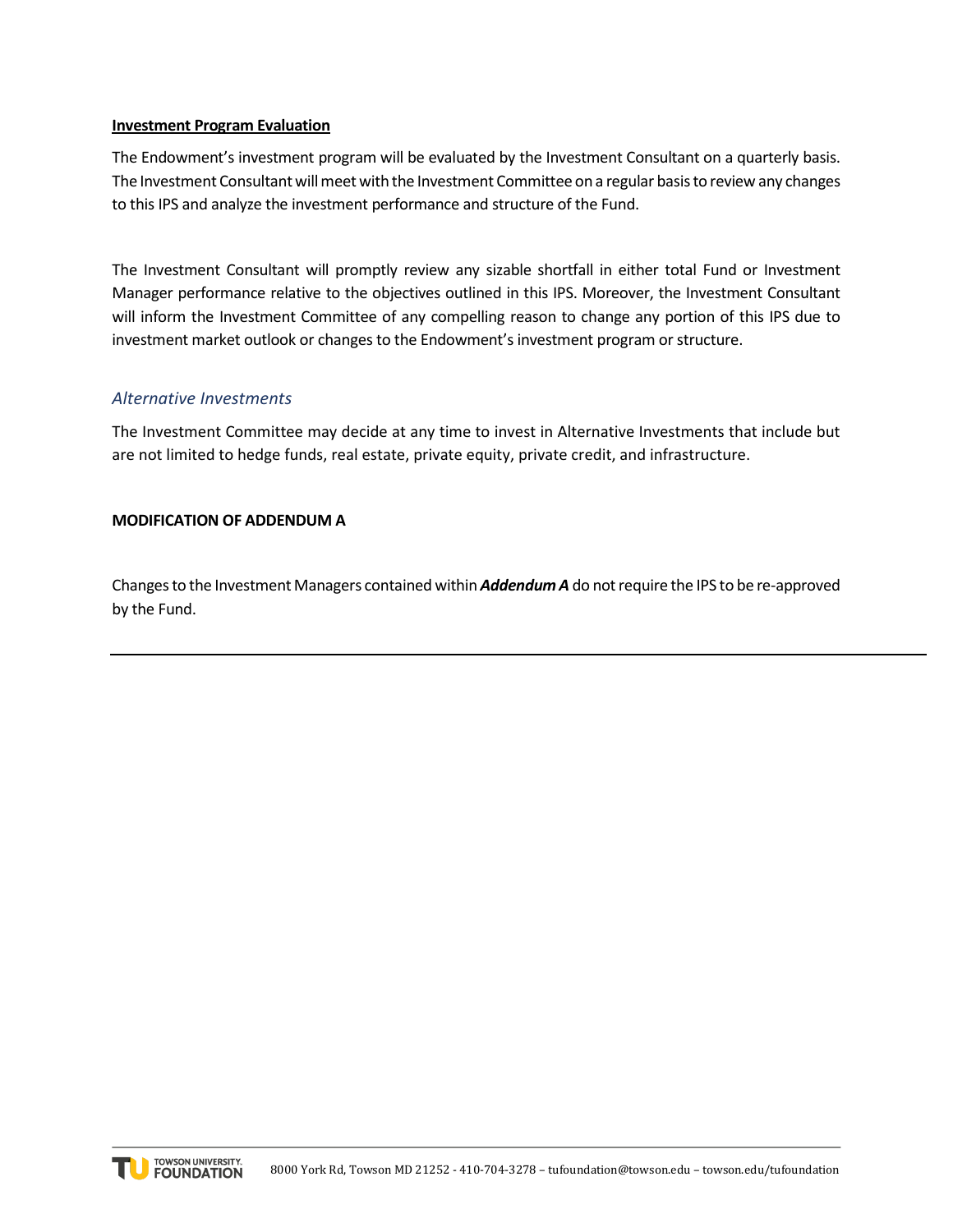# Operating Fund Investment Policy and Guidelines

**Preamble** – The distinguishing characteristic of the Operating Fund investments is that they are not held in perpetuity and may be subject to immediate expenditures.

### **Operating Fund Investment Objective**

The investment objective of the Operating Fund is to ensure liquidity for annual operating needs with a low to moderate risk profile.

### *Operating Fund Asset Allocation*

|                           | <b>Target</b> | <b>Allowable Range</b> |
|---------------------------|---------------|------------------------|
| Quasi-endowment           | 30%           | $0 - 40%$              |
| Cash and Cash Equivalents | 10%           | $5 - 35%$              |
| Fixed Income              | 60%           | $40 - 70%$             |
| <b>Totals</b>             | 100%          |                        |

The Operating Fund should be reviewed periodically in order to determine cash flow implications for the Fund.

## *Operating Fund Performance Measurement and Evaluation*

Performance is calculated and monitored by the investment consultant on a quarterly basis and reported to the Investment Committee.

Performance for the Operating Fund should be evaluated against benchmarks appropriate to the asset mix, but in the context of the changing cash flows and with the liquidity needs of the Operating Fund held as a priority.

### **ADOPTION OF IPS**

This IPS was adopted on November 10, 2020 by vote of the full Board.